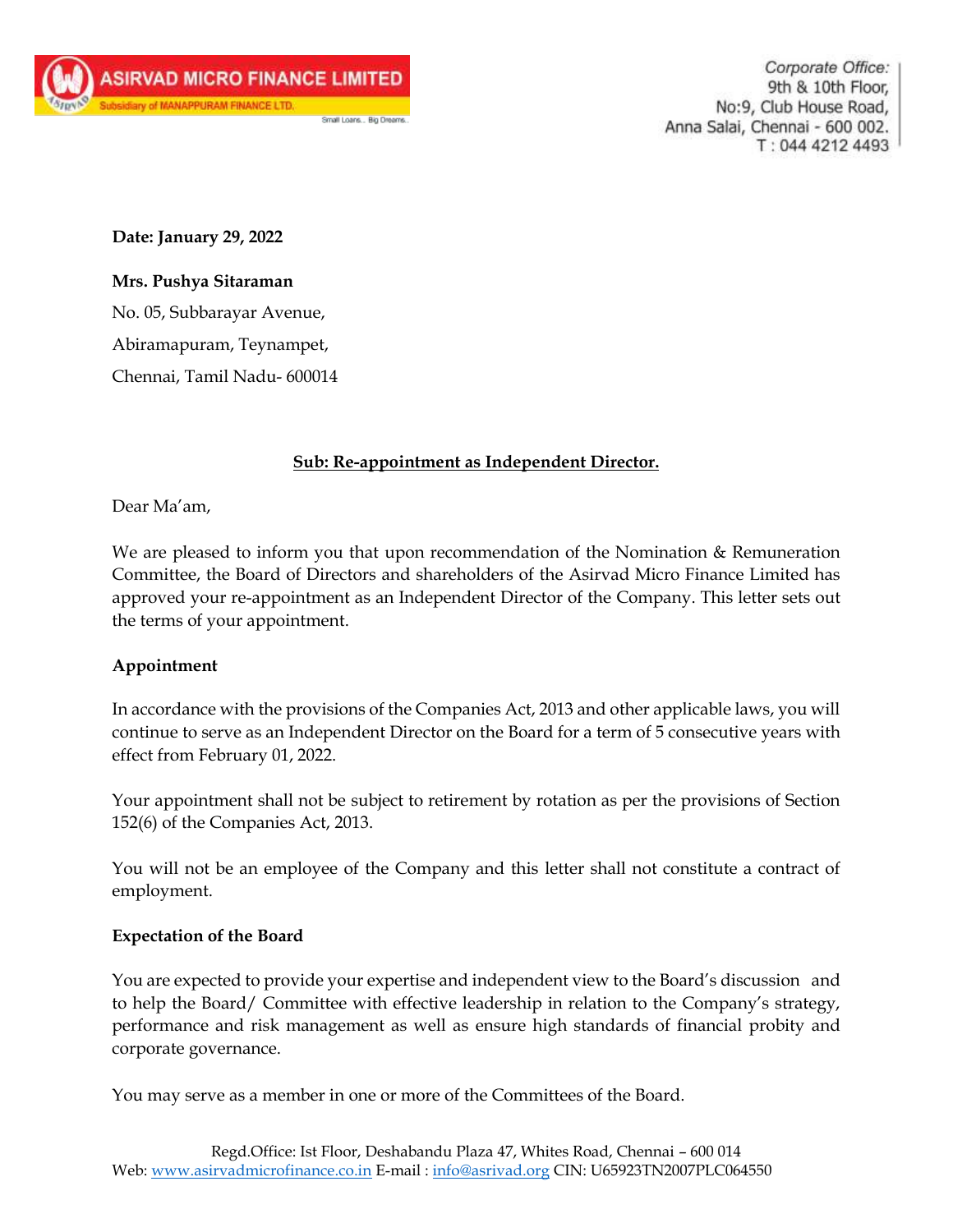

Corporate Office: 9th & 10th Floor, No:9, Club House Road, Anna Salai, Chennai - 600 002. T: 044 4212 4493

## **Duties and Roles**

The duties and liabilities that come with your appointment would be as per the applicable laws and Articles of Association of the Company.

You are required to discharge the duties, roles and functions as applicable to Independent Director as stated under Schedule IV of the Companies Act, 2013.

You are required to make disclosure of your interest as per the requirements of Section 184 of the Companies Act, 2013 and not participate in the meeting of the Board where any contract or arrangement in which you are interested, is discussed.

#### **Insurance:**

AMFL has Director's and Officers liability insurance and it is intended that AMFL will assume and maintain such cover for the full term of your appointment.

#### **Disclosures:**

During the term, you shall notify of any changes in your Directorship to the Company and provide such other disclosures as may be required under applicable laws. Further, you are expected to continue to be qualified as **'Independent Director'** during your tenure and provide annual declaration as required by section 149(7) of the Companies Act, 2013.

## **Code of Conduct.**

You will accord the highest standards of confidentiality, and not disclose to any person or company (whether during the tenure as Independent Director or at any time after its cessation), any confidential information concerning the Company and any other Company with which you come into contact by virtue of your position as Independent Director, except as permitted by law.

You shall not involve yourself in a situation in which you may have a direct or indirect interest that conflicts, or may conflict, with the interest of the Company, without prior intimation to Board of Directors.

#### **Remuneration**

You will be entitled for fee for attending the meeting of the Board or Committee as may be decided by the Board from time to time. You will also be entitled for profit related commission, as may be decided by the Board and subject to the approval of shareholders.